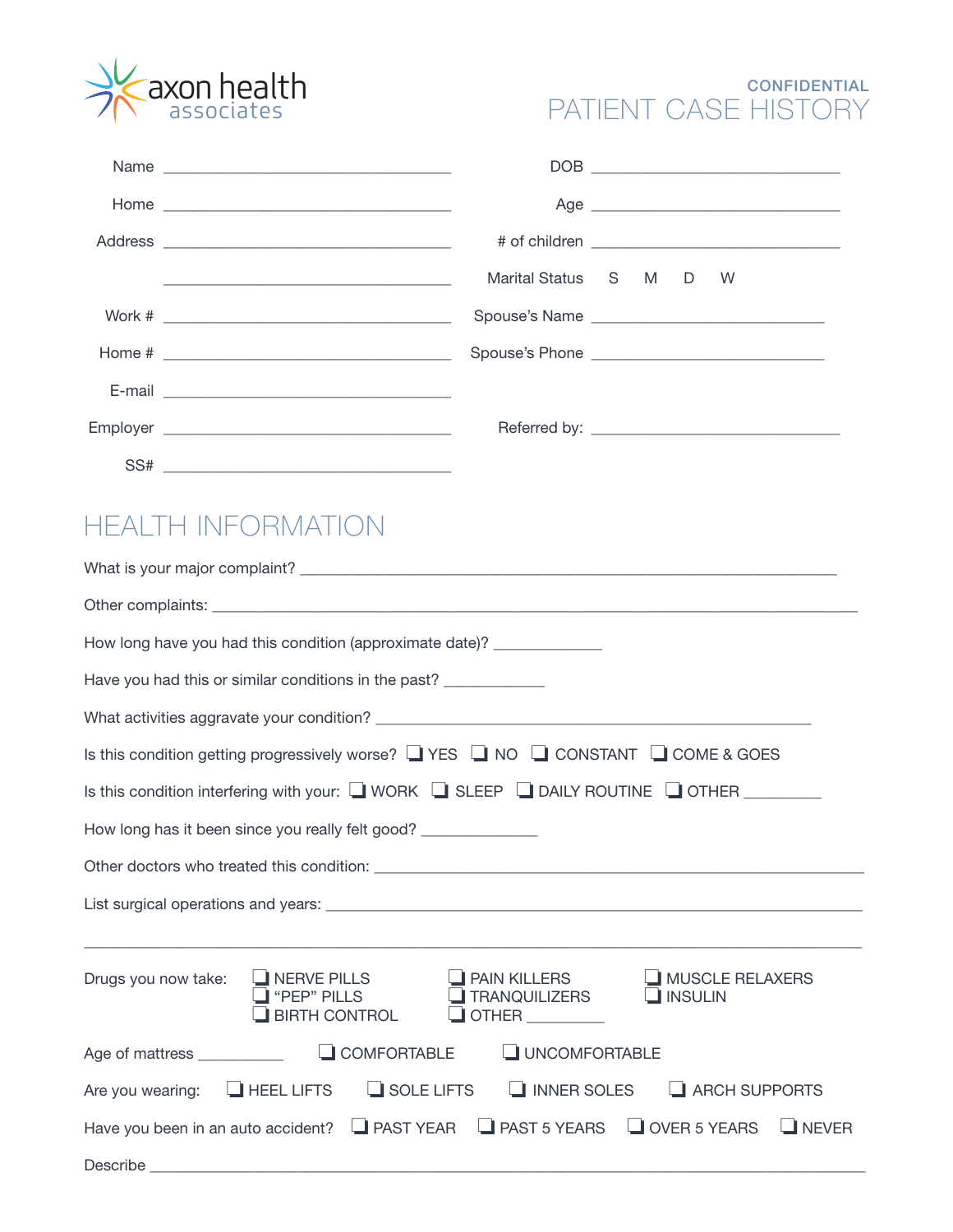

#### **CONFIDENTIAL** PATIENT CASE HISTORY

Date of Last Physical Examination



#### **Have you ever suffered from?**

| 1. Dizziness           | $\Box$ YES | $\Box$ NO    |
|------------------------|------------|--------------|
| 2. Backaches           | $\Box$ YES | $\Box$ NO    |
| 3. Heart trouble       | $\Box$ YES | $\Box$ NO    |
| 4. Diabetes            | $\Box$ YES | $\square$ NO |
| 5. Arthritis           | $\Box$ YES | $\Box$ NO    |
| 6. Headaches           | $\Box$ YES | $\Box$ NO    |
| 7. Asthma              | $\Box$ YES | $\square$ NO |
| 8. Neuritis            | $\Box$ YES | $\square$ NO |
| 9. Digestive Disorders | $\Box$ YES | $\Box$ NO    |
| 10. Nervousness        | $\Box$ YES | $\square$ NO |
| 11. Sinus trouble      | $\Box$ YES | $\square$ NO |
| 12. Neck Pain          | <b>YES</b> | <b>NO</b>    |

# INSURANCE INFORMATION

| Is your condition due to an auto accident or job related injury? $\Box$ YES $\Box$ NO |          |
|---------------------------------------------------------------------------------------|----------|
| Do you have health insurance? $\Box$ YES $\Box$ NO                                    |          |
| Name of Company                                                                       | Policy # |

I understand and agree that health and accident policies are an arrangement between an insurance carrier and myself. Furthermore, I understand that this Medical Office will prepare any necessary reports and forms to assist me in making collection from the insurance company and that any amount authorized to be paid directly to this Medical Office will be credited to my account upon receipt. However, I clearly understand and agree that all services rendered me are charged directly to me and that I am personally responsible for payment. I also understand that if I suspend or terminate my care and treatment, any fees for professional services rendered me will be immediately due and payable.

|                     | Date<br><u> 1980 - Jan Barbarat, martin da shekara 1980 - Ang Barbarat ng Barbarat ng Barbarat ng Barbarat ng Barbarat</u> |
|---------------------|----------------------------------------------------------------------------------------------------------------------------|
|                     | SS#                                                                                                                        |
| Doctor's Signature: | Date                                                                                                                       |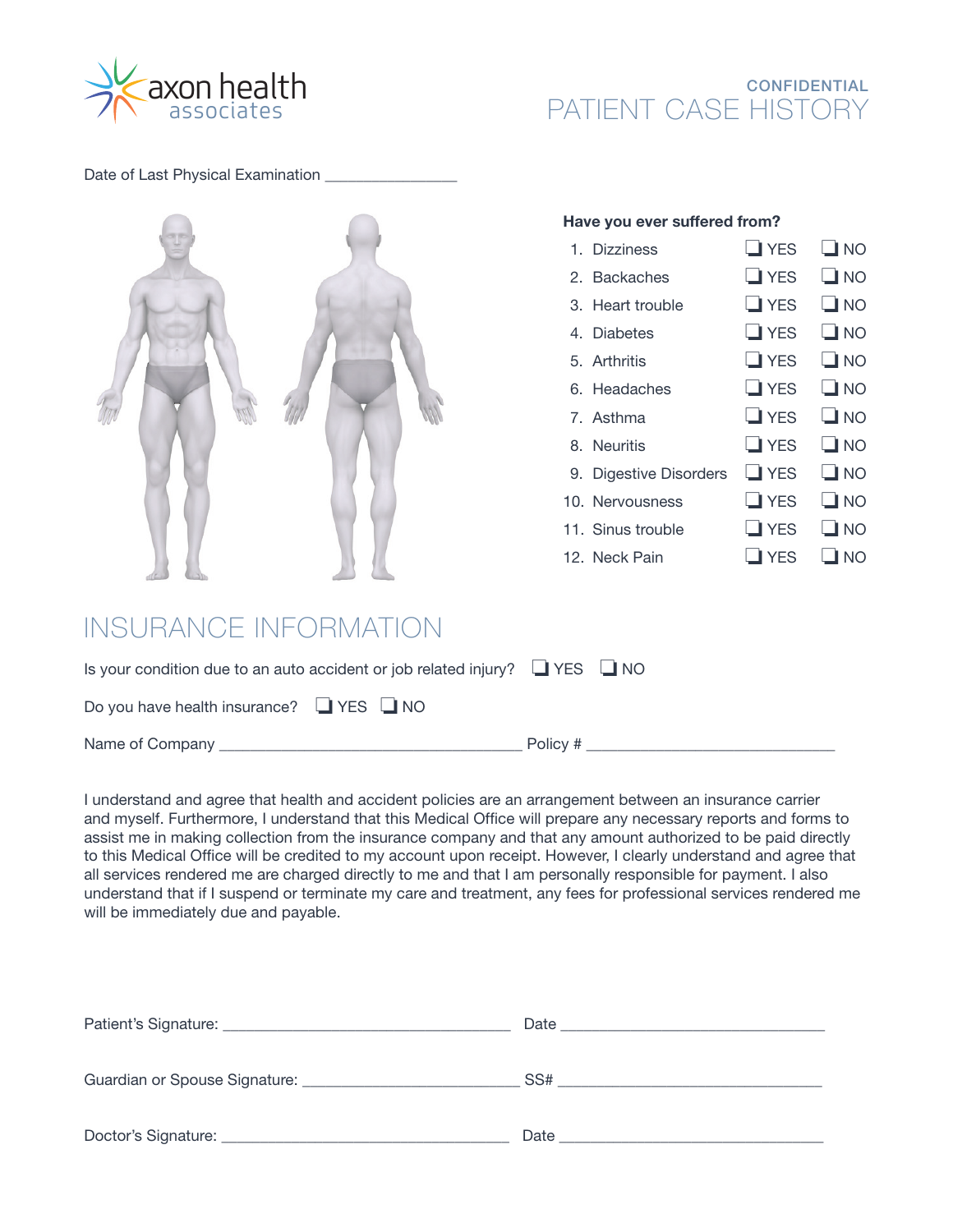

## ASSIGNMENT/DIRECT PAYMENT TO DOCTOR PRIVATE/GROUP ACCIDENT AND HEALTH INSURANCE

| PATIENT:         | <u> 1980 - Jan Barbara, martxa al II-lea (h. 1980).</u>                                                             |
|------------------|---------------------------------------------------------------------------------------------------------------------|
| EMPLOYER:        | <u> 1989 - Jan Stein Stein, mars an deus Amerikaanse komme van de Fryske komme om de foarmen in de Fryske komme</u> |
| <b>GROUP NO:</b> |                                                                                                                     |
| SSN/ID:          |                                                                                                                     |

**I hereby instruct and direct my insurance company to pay by check made out and mailed to:**

120 East 42nd Street, 5th Floor 61 Broadway, Suite 900 100 William Street, Suite 1215 New York, NY 10017 New York, NY 10006 New York, NY 10038 Phone 212.370.5551 Phone 212.248.0077 Phone 212.509.3333

**If policy provisions prohibit direct payment to physician, I hereby also instruct and direct you to make out the check to me and mail to one of the addresses above.** Payment is for the professional or medical expense benefits allowable, and otherwise payable, to me under my current insurance policy as payment toward the total charges for professional services rendered.

#### **THIS IS A DIRECT ASSIGNMENT OF MY RIGHTS AND BENEFITS UNDER THIS POLICY.**

This payment will not exceed my indebtedness to the above-mentioned assignee, and I have agreed to pay, in current manner, any balance of said professional services charges over and above this insurance payment. A photocopy of this Agreement of Rights and Benefits shall be considered as effective and valid as the original.

\_\_\_\_\_\_\_\_\_\_\_\_\_\_\_\_\_\_\_\_ \_\_\_\_\_\_\_\_\_\_\_\_\_\_\_\_\_\_\_\_\_\_\_\_\_\_\_\_\_\_\_\_\_\_\_

 $\overline{\phantom{a}}$  , and the contract of the contract of the contract of the contract of the contract of the contract of the contract of the contract of the contract of the contract of the contract of the contract of the contrac

I also authorize the release of any information pertinent to my case to any insurance company, adjuster, or attorney involved in this case.

I authorize doctor to initiate a complaint to the Insurance Commissioner for any reason on my behalf.

Date **Signature of Policy Holder** Signature of Policy Holder

witness and the control of the control of the control of the control of the control of the control of the control of the control of the control of the control of the control of the control of the control of the control of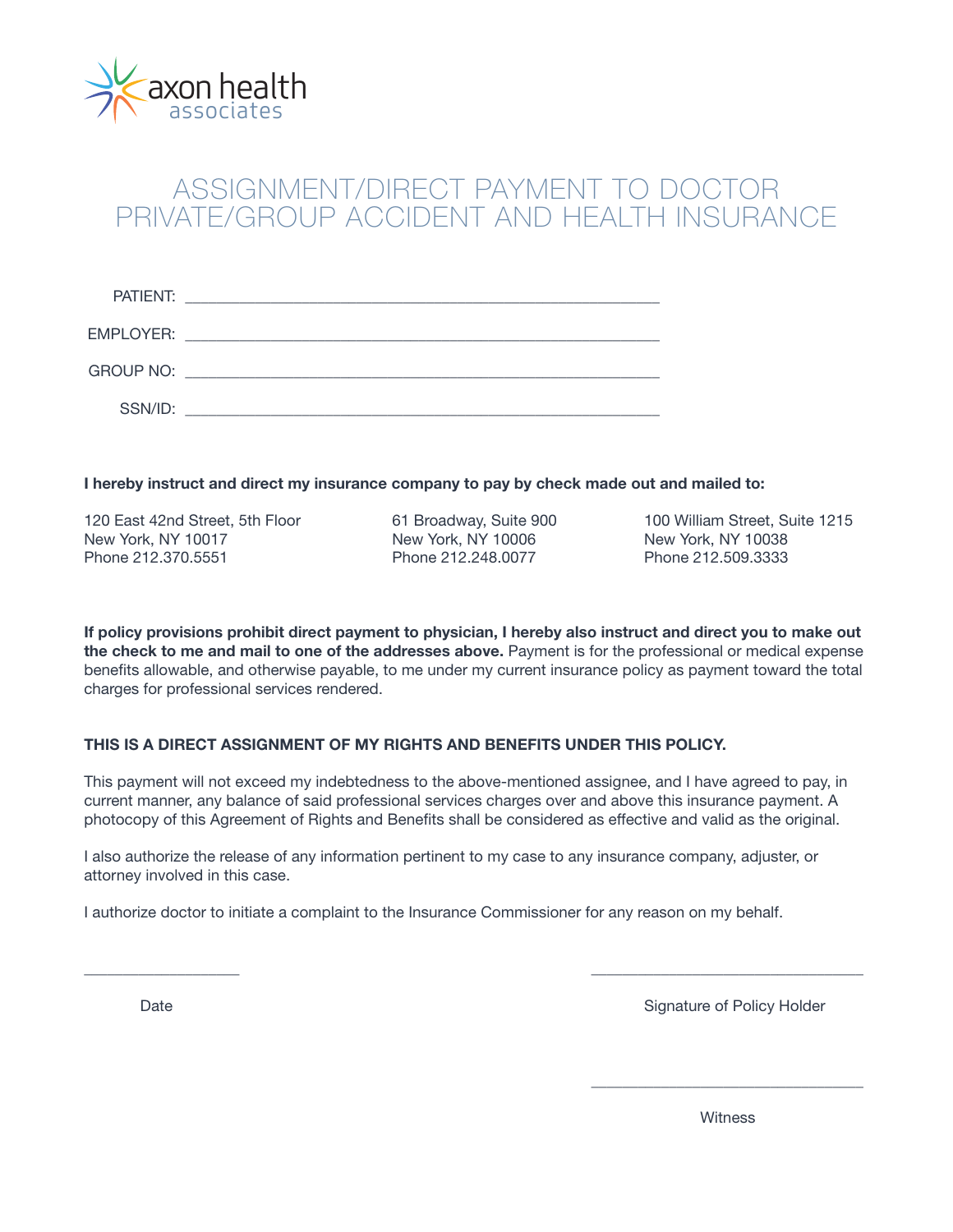

## PATIENT'S PREGNANCY EVALUATION FORM

Dear Patient,

In order for us to fully evaluate you we are required to take x-rays of some part(s) of your body. It has been predicted that an unborn child in its first trimester would be more sensitive to radiation than an adult. In order to insure that accidentally, knowingly or otherwise, no Fetus (unborn child) be exposed to radiation from x-ray machines, we ask you to provide us with the following information. We thank you for the information and this information is strictly confidential and is solely used for the purpose it is intended.

| DATE:<br><u> 1980 - John Stein, mars and de Britannie (b. 19</u> |  |
|------------------------------------------------------------------|--|
|                                                                  |  |
|                                                                  |  |
| IS THERE ANY CHANCE THAT YOU MAY BE PREGNANT? L▌YES L▌NO         |  |

To the best of my knowledge, I am not pregnant and by providing this application for Physician/Technologist has informed me of the effects of Radiation to the Unborn baby and me by signing below have consented to taking the x-rays of my body parts for further studies.

SIGNATURE: